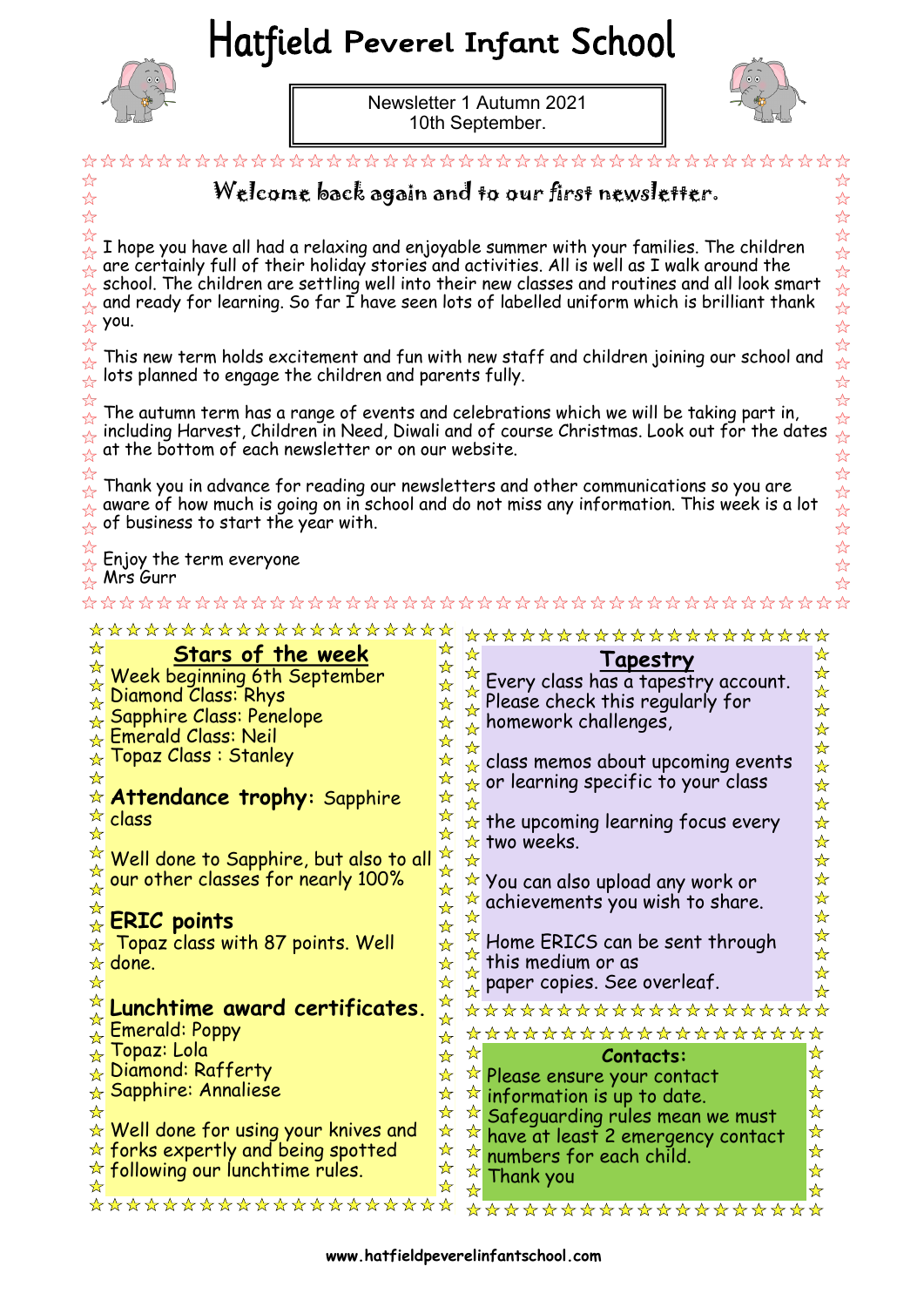|                                                                                                          | ☆                                                                                       |                           |                                    |                                                                                         |                                         |  |  |
|----------------------------------------------------------------------------------------------------------|-----------------------------------------------------------------------------------------|---------------------------|------------------------------------|-----------------------------------------------------------------------------------------|-----------------------------------------|--|--|
| ☆<br>Volunteers to help in school                                                                        |                                                                                         |                           |                                    |                                                                                         |                                         |  |  |
|                                                                                                          | ☆<br>If you would like to help in school please call the office and leave your details. |                           |                                    |                                                                                         |                                         |  |  |
|                                                                                                          | ☆                                                                                       |                           |                                    |                                                                                         |                                         |  |  |
| $\mathbf{K}$                                                                                             | ☆<br>We need people to support with reading, art, sewing, games and other activities.   |                           |                                    |                                                                                         |                                         |  |  |
| $\rightarrow$                                                                                            |                                                                                         |                           |                                    |                                                                                         | $\frac{1}{\lambda}$                     |  |  |
|                                                                                                          |                                                                                         |                           |                                    | As is our policy you will be supporting in a class other than where your child is.      | $\frac{1}{\sqrt{2}}$                    |  |  |
|                                                                                                          |                                                                                         |                           |                                    |                                                                                         | $\frac{1}{\sqrt{2}}$                    |  |  |
|                                                                                                          |                                                                                         |                           |                                    | $\star$ You will need to have a DBS check, which we can do through school, and you will | $\frac{1}{\sqrt{2}}$                    |  |  |
|                                                                                                          | $\star$ also need to have a negative lateral flow test each week before you come in.    |                           |                                    |                                                                                         | ☆                                       |  |  |
|                                                                                                          |                                                                                         |                           |                                    |                                                                                         | ☆                                       |  |  |
|                                                                                                          |                                                                                         |                           |                                    |                                                                                         | ☆                                       |  |  |
|                                                                                                          | We look forward to hearing from you.                                                    |                           |                                    |                                                                                         | ☆                                       |  |  |
|                                                                                                          |                                                                                         |                           |                                    |                                                                                         |                                         |  |  |
|                                                                                                          |                                                                                         |                           |                                    |                                                                                         |                                         |  |  |
|                                                                                                          | ************<br>******                                                                  |                           |                                    | ******************                                                                      |                                         |  |  |
| ☆                                                                                                        | <b>Gentle Reminders</b>                                                                 | ☆                         | ☆                                  | Pick up time.                                                                           | ☆                                       |  |  |
| ☆                                                                                                        |                                                                                         | ☆                         | ☆                                  |                                                                                         | ☆                                       |  |  |
| ☆                                                                                                        |                                                                                         | ☆                         |                                    |                                                                                         | $\star$                                 |  |  |
| ☆                                                                                                        | <b>Snacks</b>                                                                           | $\frac{1}{\sqrt{2}}$      | ☆                                  | Could I please ask you to wait a                                                        | $\star$                                 |  |  |
|                                                                                                          | The government provide children                                                         |                           | ☆                                  | little distance from the classroom                                                      | $\star$                                 |  |  |
|                                                                                                          | with a snack of fruit or vegeta-                                                        | ☆                         |                                    | doors and keep your toddlers with                                                       |                                         |  |  |
| $\frac{\lambda}{\lambda}$                                                                                | bles.                                                                                   | $\mathbf{\hat{x}}$        | ☆                                  | you, most days at the end of the                                                        | $\frac{1}{\mathcal{N}}$                 |  |  |
| ☆                                                                                                        |                                                                                         | ☆                         | ☆                                  |                                                                                         | $\frac{\lambda}{\lambda}$               |  |  |
|                                                                                                          | The children do not need to bring                                                       | ☆                         | $\frac{1}{\sqrt{2}}$               | day, children are enjoying stories                                                      | $\star$                                 |  |  |
| ☆                                                                                                        | snack.                                                                                  | ☆                         | ☆                                  | and quiet time before getting ready                                                     | ☆                                       |  |  |
| ☆                                                                                                        | Water                                                                                   | ☆                         | ☆                                  | to come out.                                                                            | ☆                                       |  |  |
|                                                                                                          | Please ensure you are sending                                                           | ☆                         | ☆                                  |                                                                                         | $\star$                                 |  |  |
|                                                                                                          | water in the children's bottles.                                                        | ☆                         | ☆                                  | Conversations and noise travels                                                         | $\star$                                 |  |  |
|                                                                                                          | Juice and flavoured waters are not                                                      | ☆                         | ☆                                  |                                                                                         | $\star$                                 |  |  |
|                                                                                                          |                                                                                         | ☆                         |                                    | easily and many doors and windows                                                       | ☆                                       |  |  |
| ☆                                                                                                        | $\star$ allowed.                                                                        | ☆                         |                                    | are open.                                                                               | $\star$                                 |  |  |
|                                                                                                          |                                                                                         |                           |                                    | Thank you                                                                               | $\frac{1}{2}$                           |  |  |
|                                                                                                          | Please send your child with a book                                                      | ☆                         |                                    |                                                                                         |                                         |  |  |
| ☆                                                                                                        | bag not a rucksack. The peg space                                                       | ☆                         |                                    | <del>≺</del> ≻ <del>≺≻</del> ⊀≻ ⊀≻ ⊀≻ ⊀≻ ⊀≻ ⊀≻ ⊀≻ ⊀≻                                    |                                         |  |  |
| ☆                                                                                                        | is so limited. (I believe there were                                                    | ☆                         | ☆                                  |                                                                                         |                                         |  |  |
| ☆                                                                                                        | some issues with stock of bags at                                                       | $\frac{1}{\mathcal{N}}$   | $\overleftrightarrow{\mathcal{L}}$ | Uniform sale                                                                            |                                         |  |  |
| ☆                                                                                                        |                                                                                         | $\frac{1}{M}$             |                                    | $\overleftrightarrow{\mathcal{U}}$                                                      |                                         |  |  |
| ☆                                                                                                        | 'Personalise' but hopefully this will                                                   | ☆                         |                                    | The ISA (infant school associa-<br>☆                                                    |                                         |  |  |
| ☆                                                                                                        | sort itself out soon.                                                                   | ☆                         |                                    | tion) will be holding a uniform sale<br>*                                               |                                         |  |  |
| ☆                                                                                                        |                                                                                         | ☆                         |                                    | on the infant playground next                                                           |                                         |  |  |
|                                                                                                          | $\color{red} \star$ Uniform : Children should be wear-                                  | ☆                         | $\frac{1}{2}$                      | week.                                                                                   | ☆<br>$\overleftrightarrow{\mathcal{L}}$ |  |  |
|                                                                                                          | $\star$ ing plain navy or black tracksuits                                              | ☆                         | $x^2$                              | They have a variety of second-                                                          | $\frac{1}{2}$                           |  |  |
| ☆                                                                                                        | to school for PE and a coloured                                                         | ☆                         |                                    |                                                                                         |                                         |  |  |
|                                                                                                          | $\star$ t'shirt of the team they are in.                                                |                           | ☆                                  | hand uniform which is in very good                                                      | $\frac{1}{2}$                           |  |  |
| ☆                                                                                                        |                                                                                         | 计许许                       | $\frac{1}{2}$                      | $\frac{1}{2}$<br>condition, some of it barely used                                      |                                         |  |  |
| ☆                                                                                                        |                                                                                         |                           | $\overleftrightarrow{z}$           | at all which was in our lost                                                            | $\overleftrightarrow{\mathbf{k}}$       |  |  |
| ☆                                                                                                        | Children should not be wearing                                                          |                           | $\frac{1}{2}$                      | property.                                                                               | $\frac{1}{2}$                           |  |  |
|                                                                                                          | earrings or have painted nails.                                                         | ☆<br>$\frac{1}{\sqrt{2}}$ | $x^2$                              | The sale will be on Friday after-                                                       | $\frac{1}{2}$                           |  |  |
| ☆                                                                                                        | Thank you so much in advance and                                                        | ☆                         | ☆                                  | $\overleftrightarrow{\mathcal{L}}$<br>noon from 2.30pm.                                 |                                         |  |  |
| ☆                                                                                                        | for your support in this.                                                               | $\star$                   | $\overleftrightarrow{\mathbf{r}}$  | $\frac{1}{2}$                                                                           |                                         |  |  |
|                                                                                                          |                                                                                         |                           | $\rightarrow$                      | $\frac{1}{2}$                                                                           |                                         |  |  |
|                                                                                                          | *******************                                                                     |                           |                                    | ******************                                                                      |                                         |  |  |
|                                                                                                          | *****************                                                                       |                           |                                    | ********************                                                                    |                                         |  |  |
| ☆                                                                                                        |                                                                                         |                           |                                    | <b>Celebrations</b>                                                                     | ☆                                       |  |  |
|                                                                                                          | $\star$ Every Friday we have a celebration assembly.                                    |                           |                                    |                                                                                         | $\frac{\lambda}{\lambda}$               |  |  |
|                                                                                                          | The children are rewarded in school for achievement in all areas of school life         |                           |                                    |                                                                                         |                                         |  |  |
|                                                                                                          |                                                                                         |                           |                                    |                                                                                         | 琴琴                                      |  |  |
|                                                                                                          | $\overrightarrow{A}$ and celebrated for both academic and non academic reasons.         |                           |                                    |                                                                                         | $\frac{1}{\mathcal{N}}$                 |  |  |
|                                                                                                          |                                                                                         |                           |                                    | If you would like your child to be celebrated at the assembly for an achievement        |                                         |  |  |
|                                                                                                          |                                                                                         |                           |                                    | at home, especially around our ERIC targets of Effort, Respect, Independence            |                                         |  |  |
|                                                                                                          |                                                                                         |                           |                                    | and Communication, please let teachers know through Tapestry or send an email           | 琴琴琴                                     |  |  |
| through to the school office or even better send in a Home ERIC.                                         |                                                                                         |                           |                                    |                                                                                         |                                         |  |  |
| $\frac{1}{\sqrt{2}}$<br>You will find some attached to this email or you can pick them up at the office. |                                                                                         |                           |                                    |                                                                                         |                                         |  |  |
| $\frac{1}{\mathcal{N}}$                                                                                  |                                                                                         |                           |                                    |                                                                                         |                                         |  |  |
|                                                                                                          |                                                                                         |                           |                                    |                                                                                         |                                         |  |  |